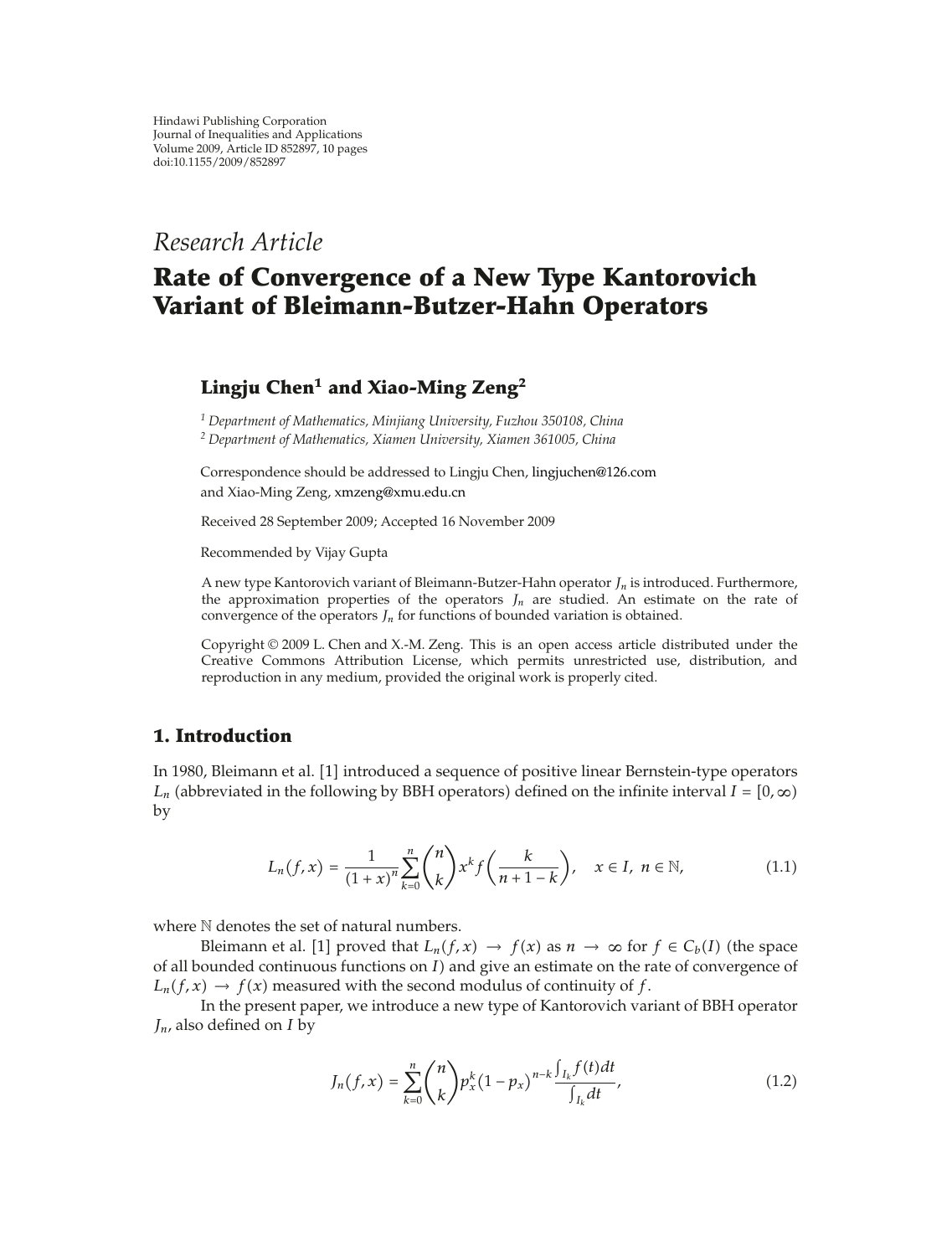where  $p_x = x/(1 + x)$   $(x \ge 0)$ ,  $I_k = [k/(n+2-k)$ ,  $(k+1)/(n+1-k)]$ , and *dt* is Lebesgue measure.

The operator 1.2 is different from another type of Kantorovich variant of BBH operator *Kn*:

$$
K_n(f, x) = \frac{n+2}{(1+x)^n} \sum_{k=0}^n {n \choose k} x^k \int_{k/(n+2-k)}^{(k+1)/(n+1-k)} \frac{f(t)}{(1+t)^2} dt,
$$
\n(1.3)

which was first considered by Abel and Ivan in [2]. The integrand function  $f(t)/(1+t)^2$  in the operator (1.3) has been replaced with new integrand function  $f(t)$  in the operator (1.2). In this paper we will study the approximation properties of  $J_n$  for the functions of bounded variation. The rate of convergence for functions of bounded variation was investigated by many authors such as Bojanić and Vuilleumier [3], Chêng [4], Guo and Khan [5], Zeng and Piriou [6], Gupta et al. [7], involving several different operators.

Throughout this paper the class of function  $\Phi$  is defined as follows:

 $\Phi = \{f \mid f \text{ is of bounded variation on every finite subinterval of } I = [0, \infty)\}\$  $(1.4)$ 

Our main result can be stated as follows.

**Theorem 1.1.** Let  $f \in \Phi$  *and let*  $V_a^b(f)$  *be the total variation of*  $f$  *on interval* [a, b]. Then, for *n sufficiently large, one has*

$$
\left|J_n(f,x) - \frac{f(x+)-f(x-)}{2}\right| \le \frac{5(1+x)}{2\sqrt{nx}} |f(x+)-f(x-)| + \frac{9(1+x)^2}{nx} \sum_{k=1}^n V_{x-x/\sqrt{k}}^{x+x/\sqrt{k}}(g_x) + O\left(\frac{1}{n}\right),\tag{1.5}
$$

*where*

$$
g_x(t) = \begin{cases} f(t) - f(x+), & x < t < \infty, \\ 0, & x = t, \\ f(t) - f(x-), & 0 \le t < x. \end{cases}
$$
(1.6)

#### **2. Some Lemmas**

In order to prove Theorem 1.1, we need the following lemmas for preparation. Lemma 2.1 is the well-known Berry-Esséen bound for the classical central limit theorem of probability theory. Its proof and further discussion can be founded in Feller [8, page 515].

**Lemma 2.1.** Let  $\{\xi\}_{i=1}^{\infty}$  be a sequence of independent and identically distributed random variables. *And*  $0 < D\xi_1 < \infty$ ,  $\beta_3 = E|\xi_1 - E\xi_1|^3 < +\infty$ , then, there holds

$$
\max_{y \in R} \left| P\left( \frac{1}{b_1 \sqrt{n}} \sum_{k=1}^n (\xi_k - a_1) \le y \right) - \frac{1}{\sqrt{2\pi}} \int_{-\infty}^y e^{-t^2/2} dt \right| < \frac{c}{\sqrt{n}} \frac{\beta_3}{b_1^{3}},\tag{2.1}
$$

*where*  $a_1 = E \xi_1$ ,  $b_1^2 = D \xi_1 = E(\xi_1 - E \xi_1)^2$ ,  $1/\sqrt{2\pi} \le c \le 0.82$ .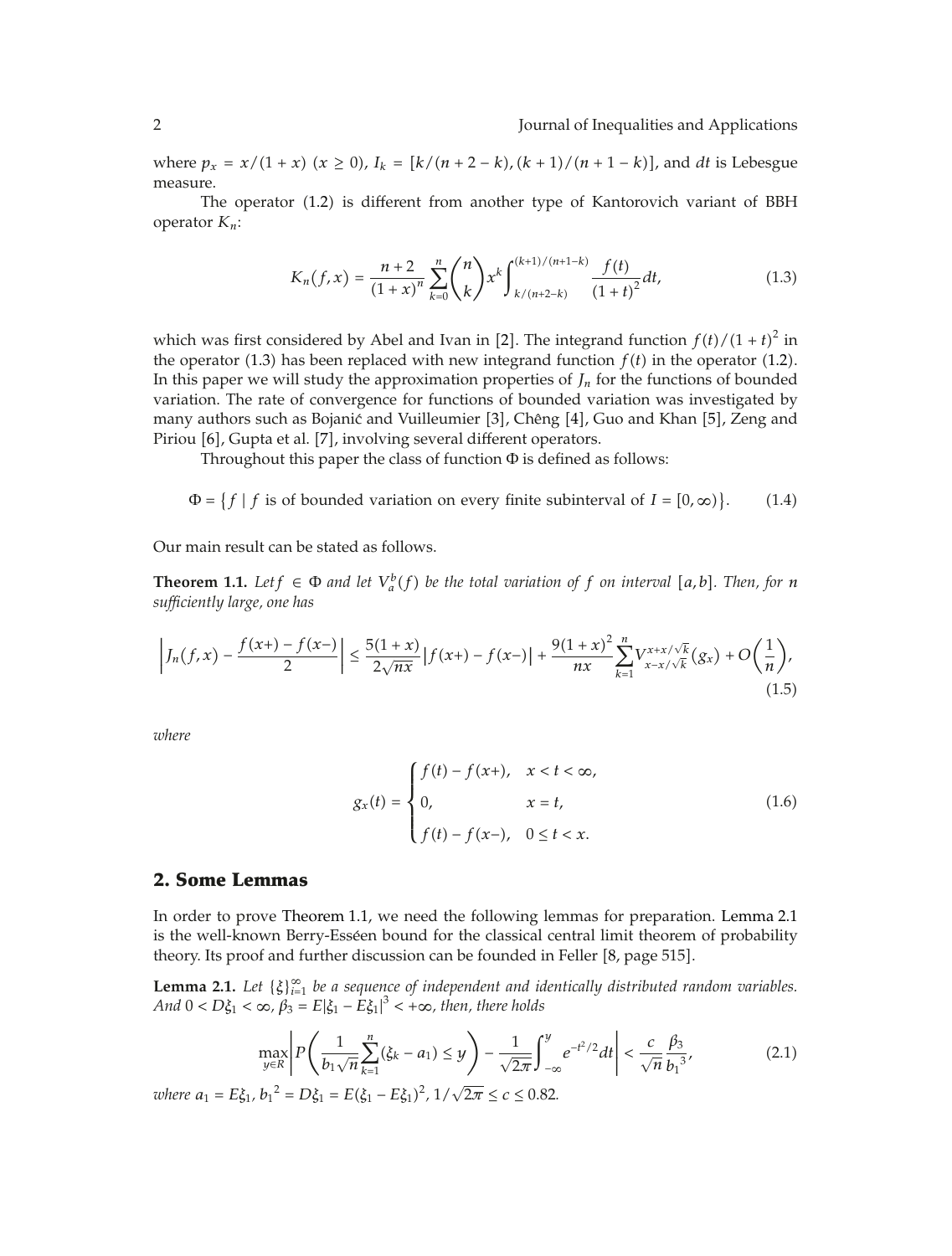In addition, let  $\{\xi\}_{i=1}^n$  be the random variables with two-point distribution

$$
P_{\xi_i} = \begin{cases} x, & \xi_i = 1 \\ 1 - x, & \xi_i = 0, \end{cases}
$$
 (2.2)

where  $i = 1, 2, \ldots, n$ . Then we can easily obtain that

$$
a_1 = E\xi_1 = x, \quad b_1^2 = D\xi_1 = x(1-x), \quad \beta_3 = E|\xi_1 - E\xi_1|^3 \le x(1-x)\left(2x^2 - 2x + 1\right). \tag{2.3}
$$

Let  $\eta_n = \sum_{i=1}^n \xi_i$ , then we also have

$$
P(\eta_n = k) = {n \choose k} x^k (1-x)^{n-k}, \quad k = 0, 1, ..., n.
$$
 (2.4)

On the other hand,  $J_n(f, x)$  can be written by following integral form:

$$
J_n(f, x) = \sum_{k=0}^n p_{n,k} \left( \frac{x}{1+x} \right) \frac{\int_{I_k} f(t) dt}{\int_{I_k} dt} = \int_0^\infty f(t) H_n(x, t) dt,
$$
 (2.5)

where

$$
H_n(x,t) = \sum_{k=0}^n p_{n,k} \left( \frac{x}{1+x} \right) \chi_k(t) \frac{1}{\int_{I_k} dt}, \quad \chi_k(t) = \begin{cases} 1, & t \in I_k, \\ 0, & t \notin I_k, \end{cases} \tag{2.6}
$$

 $I_k = [k/(n+2-k), (k+1)/(n+1-k)]$ ,  $k = 0, 1, 2, ..., n$ . It is easy to verify that  $\int_0^\infty H_n(x, u) du = 1$ .

**Lemma 2.2.** *If*  $x \in (0, \infty)$  *is fixed and n is sufficiently large, then* 

(a) for  $0 \le y < x$ , there holds

$$
\int_0^y H_n(x,t)dt \le \frac{1}{(x-y)^2} \frac{2x(1+x)^2}{n+1},\tag{2.7}
$$

(b) for  $x < z < \infty$ , there holds

$$
\int_{z}^{\infty} H_{n}(x,t)dt \le \frac{1}{(z-x)^{2}} \frac{2x(1+x)^{2}}{n+1}.
$$
 (2.8)

*Proof.* We first prove (a). Since  $0 \le y < x$ ,  $t \in [0, y]$ , then  $(x - t)/(x - y) \ge 1$ . Hence, we have

$$
\int_0^y H_n(x,t)dt \le \int_0^y \frac{(x-t)^2}{(x-y)^2}H_n(x,t)dt \le \frac{1}{(x-y)^2}J_n\Big((x-t)^2,x\Big).
$$
 (2.9)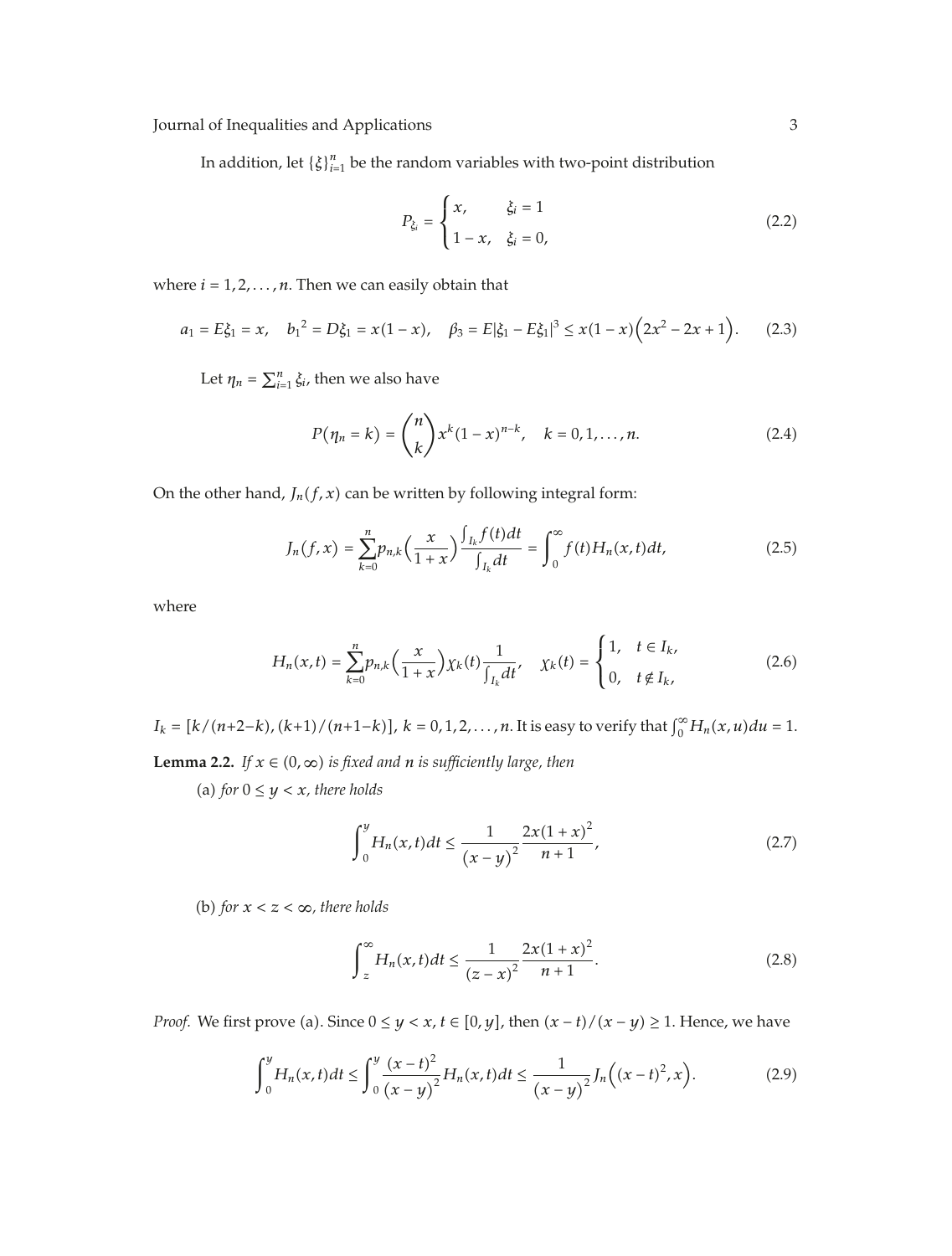$\Box$ 

Direct calculation gives

$$
J_n\left((x-t)^2,x\right) = \frac{x(1+x)^2}{n+1} + \frac{(1+x)^4}{3(n+1)(n+2)} + \frac{(1+x)^4(4x+1)}{3(n+1)(n+2)(n+3)} + o\left(n^{-4}\right). \tag{2.10}
$$

*Hence*  $\int_0^y H_n(x,t)dt$  ≤  $(1/(x - y)^2)(2x(1 + x)^2/(n + 1))$ , for *n* sufficiently large. The proof of (*b*) is similar.

**Lemma 2.3** (see [9, Theorem 1] or, cf. [10]). For every  $x \in (0,1)$ , there holds

$$
p_{n,k}(x) = C_n^k x^k (1-x)^{n-k} \le \frac{1}{\sqrt{2en(x(1-x)}}.\tag{2.11}
$$

### **3. Proof of Theorem 1.1**

Let  $f \in \Phi$ , and  $x \in I$ , Bojanic-Cheng decomposition yields

$$
f(t) = \frac{f(x+) - f(x-)}{2} + g_x(t) + \frac{f(x+) - f(x-)}{2} sgn(t-x) + \delta_x(t) \left[ f(x) - \frac{f(x+)-f(x-)}{2} \right],
$$
\n(3.1)

where  $g_x(t)$  is defined as in (1.6) and

$$
\delta_x(t) = \begin{cases} 1, & t = x, \\ 0, & t \neq x. \end{cases} \tag{3.2}
$$

Obviously,  $J_n(\delta_x(t), x) = 0$ . Thus it follows from (3.1) that

$$
\left|J_n(f,x) - \frac{f(x+)-f(x-)}{2}\right| \le |J_n(g_x,x)| + \left|J_n(\text{sgn}(t-x),x)\frac{f(x+)-f(x-)}{2}\right|.
$$
 (3.3)

First of all, we estimate  $|J_n(\text{sgn}(t - x), x)|$ 

$$
J_n\big(\text{sgn}(t-x),x\big)=\sum_{k=0}^n\frac{(n+1-k)(n+2-k)}{n+2}p_{n,k}\big(\frac{x}{1+x}\big)\int_{I_k}\text{sgn}(t-x)dt,\tag{3.4}
$$

where  $I_k = [k/(n+2-k)/(k+1)/(n+1-k)].$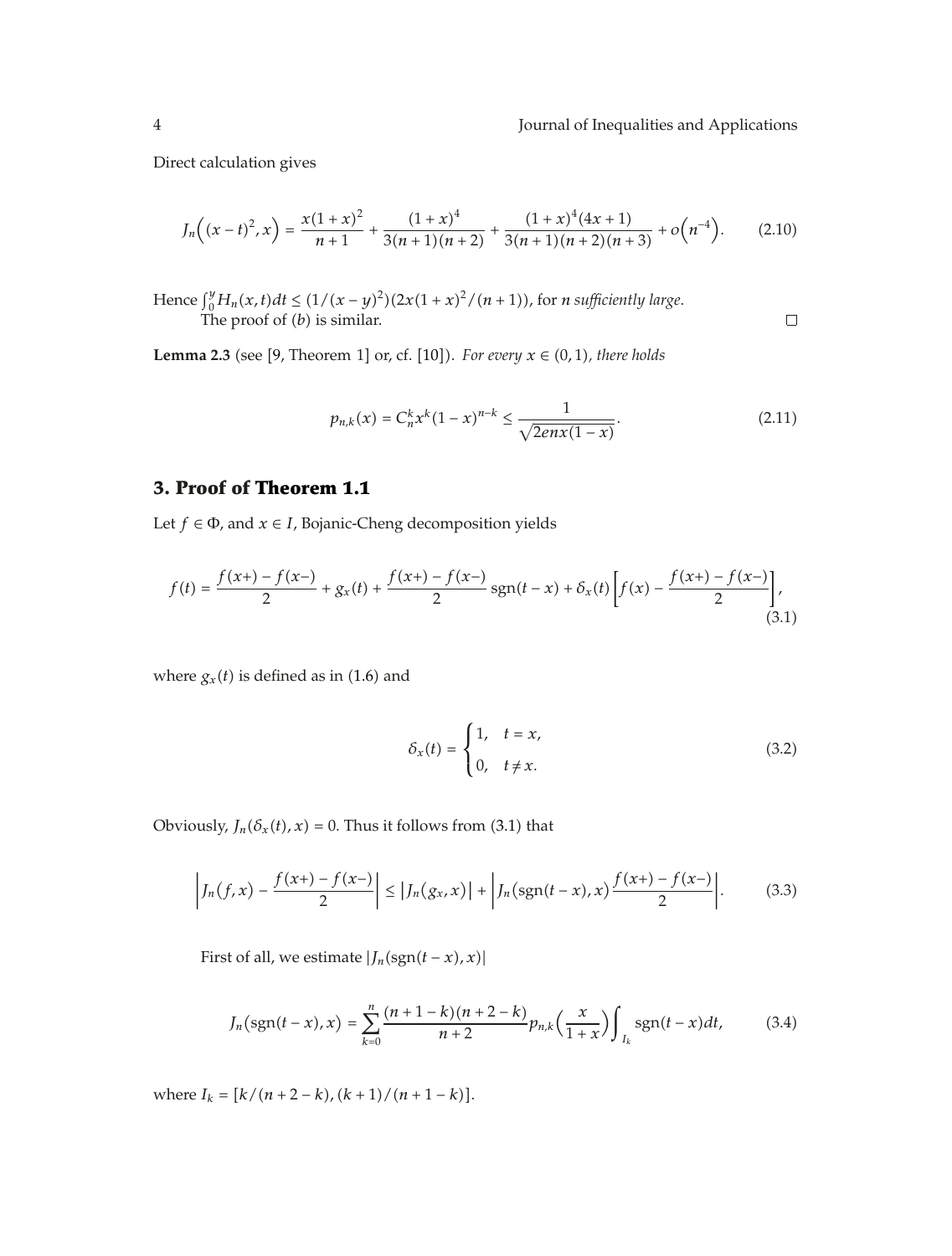Assuming that  $x \in [k'/(n+2-k'), (k'+1)/(n+1-k')]$ , for some  $k'$   $(0 \le k' \le n)$ , then we have

$$
J_n(\operatorname{sgn}(t-x), x) = \sum_{k/(n+2-k)>x} p_{n,k}\left(\frac{x}{x+1}\right) - \sum_{(k+1)/(n+1-k)  
+ 
$$
\frac{(n+1-k')(n+2-k')}{n+2} p_{n,k'}\left(\frac{x}{1+x}\right) \left(\int_x^{(k'+1)/(n+1-k)} dt - \int_{k/(n+2-k)}^x dt\right)
$$
  
= 
$$
1 - 2 \sum_{k/(n+2-k)\leq x} p_{n,k}\left(\frac{x}{x+1}\right)
$$
  
+ 
$$
2 \frac{(n+1-k')(n+2-k')}{n+2} p_{n,k'}\left(\frac{x}{1+x}\right) \int_x^{(k'+1)/(n+1-k)} dt.
$$
 (3.5)
$$

Thus

$$
|J_n(\text{sgn}(t-x),x)| \leq \left|1-2\sum_{k/(n+2-k)\leq x} p_{n,k}\left(\frac{x}{x+1}\right)\right| + 2p_{n,k'}\left(\frac{x}{1+x}\right). \tag{3.6}
$$

By Lemma 2.3 combining some direct computations, we can easily obtain

$$
2p_{n,k'}\left(\frac{x}{1+x}\right) \le \frac{2}{\sqrt{2en(x/(1+x))\cdot(1/(1+x))}} \le \frac{1+x}{\sqrt{nx}}.\tag{3.7}
$$

Set  $y = x/(1 + x) < 1$ , then by (2.4) and using Lemma 2.1, we have

$$
\begin{aligned}\n\left| 1 - 2 \sum_{k/(n+2-k) \le x} p_{n,k} \left( \frac{x}{x+1} \right) \right| \\
&= \left| 1 - 2 \sum_{k \le (n+2)y} p_{n,k}(y) \right| = 2 \left| \frac{1}{2} - P \left( \eta_n \le (n+2)y \right) \right| \\
&= 2 \left| \frac{1}{2} - P \left( \frac{\eta_n - ny}{\sqrt{ny(1-y)}} \le \frac{2y}{\sqrt{ny(1-y)}} \right) \right| \\
&= 2 \left| P \left( \frac{\eta_n - ny}{\sqrt{ny(1-y)}} \le \frac{2y}{\sqrt{ny(1-y)}} \right) - \frac{1}{\sqrt{2\pi}} \int_{-\infty}^{(2y-1)/\sqrt{ny(1-y)}} e^{-t^2/2} dt \right| \\
&+ \frac{1}{\sqrt{2\pi}} \int_{0}^{(2y-1)/\sqrt{ny(1-y)}} e^{-t^2/2} dt\n\end{aligned}
$$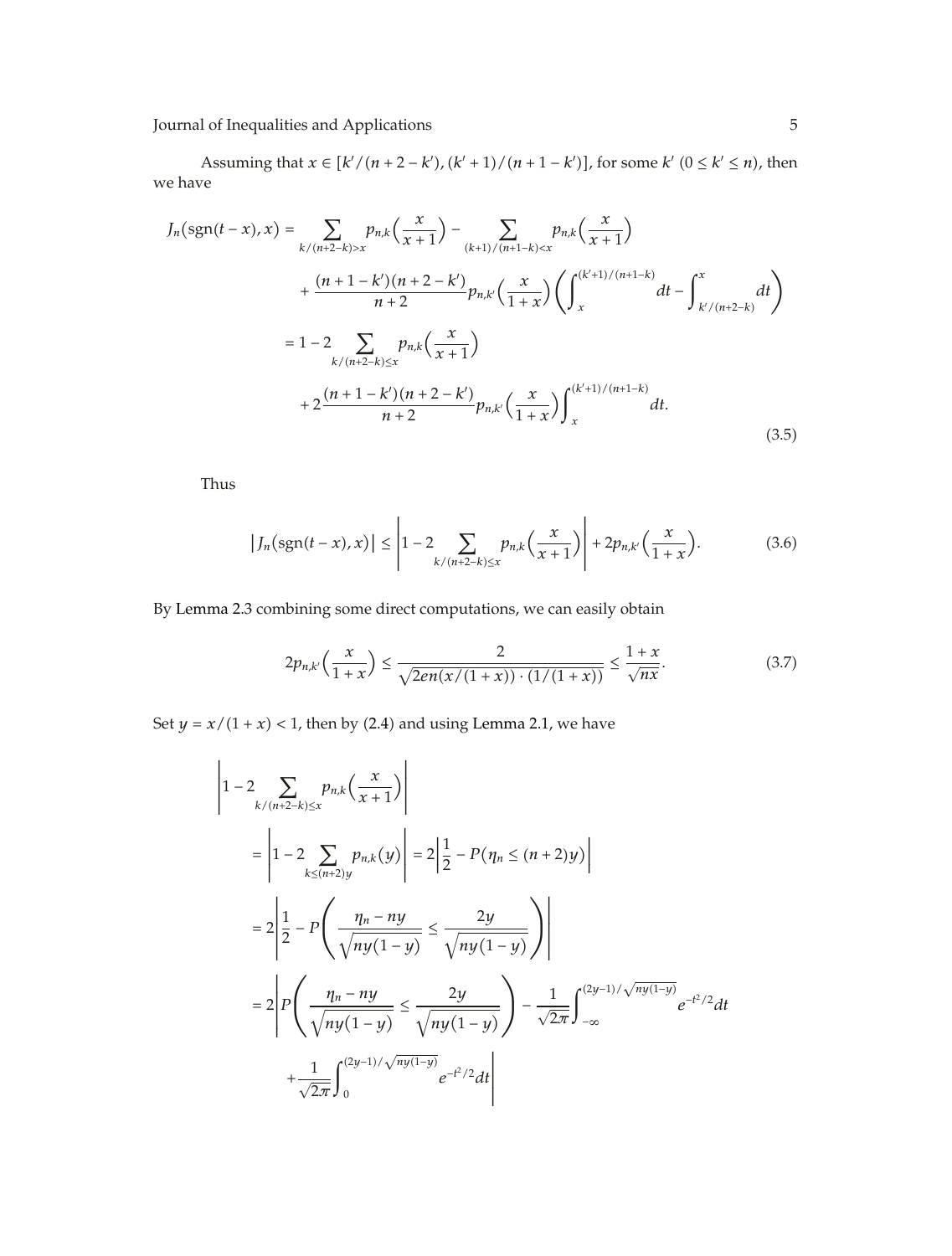$$
\leq 2 \left| P \left( \frac{\eta_n - n y}{\sqrt{n y (1 - y)}} \leq \frac{2y}{\sqrt{n y (1 - y)}} \right) - \frac{1}{\sqrt{2\pi}} \int_{-\infty}^{(2y-1)/\sqrt{n y (1 - y)}} e^{-t^2/2} dt \right|
$$
  
+ 
$$
\frac{2}{\sqrt{2\pi}} \int_{0}^{2y/\sqrt{n y (1 - y)}} e^{-t^2/2} dt
$$
  

$$
\leq \frac{2c\beta_3}{\sqrt{n b_1}^3} + \frac{2}{\sqrt{2\pi}} \int_{0}^{2y/\sqrt{n y (1 - y)}} e^{-t^2/2} dt
$$
  

$$
\leq \frac{2 \times 0.82 \times y (1 - y) (2y^2 - 2y + 1)}{y (1 - y) \sqrt{n y (1 - y)}} + \frac{2}{\sqrt{2\pi}} \frac{2y}{\sqrt{n y (1 - y)}}
$$
  

$$
\leq \frac{4}{\sqrt{n y (1 - y)}} = \frac{4(1 + x)}{\sqrt{n x}}.
$$
 (3.8)

Thus, by  $(3.7)$ ,  $(3.8)$  we have

$$
\left|J_n\left(\text{sgn}(t-x),x\right)\right| \le \frac{4(1+x)}{\sqrt{nx}} + \frac{1+x}{\sqrt{nx}} = \frac{5(1+x)}{\sqrt{nx}}.\tag{3.9}
$$

Finally, we estimate  $J_n(g_x, x)$ .

First, interval  $I = [0, \infty)$  can be decomposed into four parts as

$$
D_1 = \left[0, x - \frac{x}{\sqrt{n}}\right], \qquad D_2 = \left[x - \frac{x}{\sqrt{n}}, x + \frac{x}{\sqrt{n}}\right], \qquad D_3 = \left[x + \frac{x}{\sqrt{n}}, 2x\right], \qquad D_4 = \left[2x, +\infty\right].
$$
\n(3.10)

So  $J_n(g_x, x)$  can be divided into four parts

$$
J_n(g_x, x) = \int_0^{+\infty} g_x(t) H_n(x, t) dt = \Delta_{1,n}(g_x) + \Delta_{2,n}(g_x) + \Delta_{3,n}(g_x) + \Delta_{4,n}(g_x), \quad (3.11)
$$

where  $\Delta_{j,n}(g_x) = \int_{D_j} g_x(t) H_n(x,t) dt$ .

Noticing  $g_x(x) = 0$  and for  $t \in D_2$ , we have  $g_x(t) = g_x(t) - g_x(x)$ . Thus

$$
|\Delta_{2,n}(g_x)| \leq \int_{x-x/\sqrt{n}}^{x+x/\sqrt{n}} |g_x(t) - g_x(x)| H_n(x,t) dt \leq V_{x-x/\sqrt{n}}^{x+x/\sqrt{n}}(g_x) \leq \frac{1}{n} \sum_{k=1}^n V_{x-x/\sqrt{k}}^{x+x/\sqrt{k}}(g_x). \tag{3.12}
$$

Next, let  $y = x - x / \sqrt{n}, \lambda_n(x, t) = \int_0^t H_n(x, u) du$ .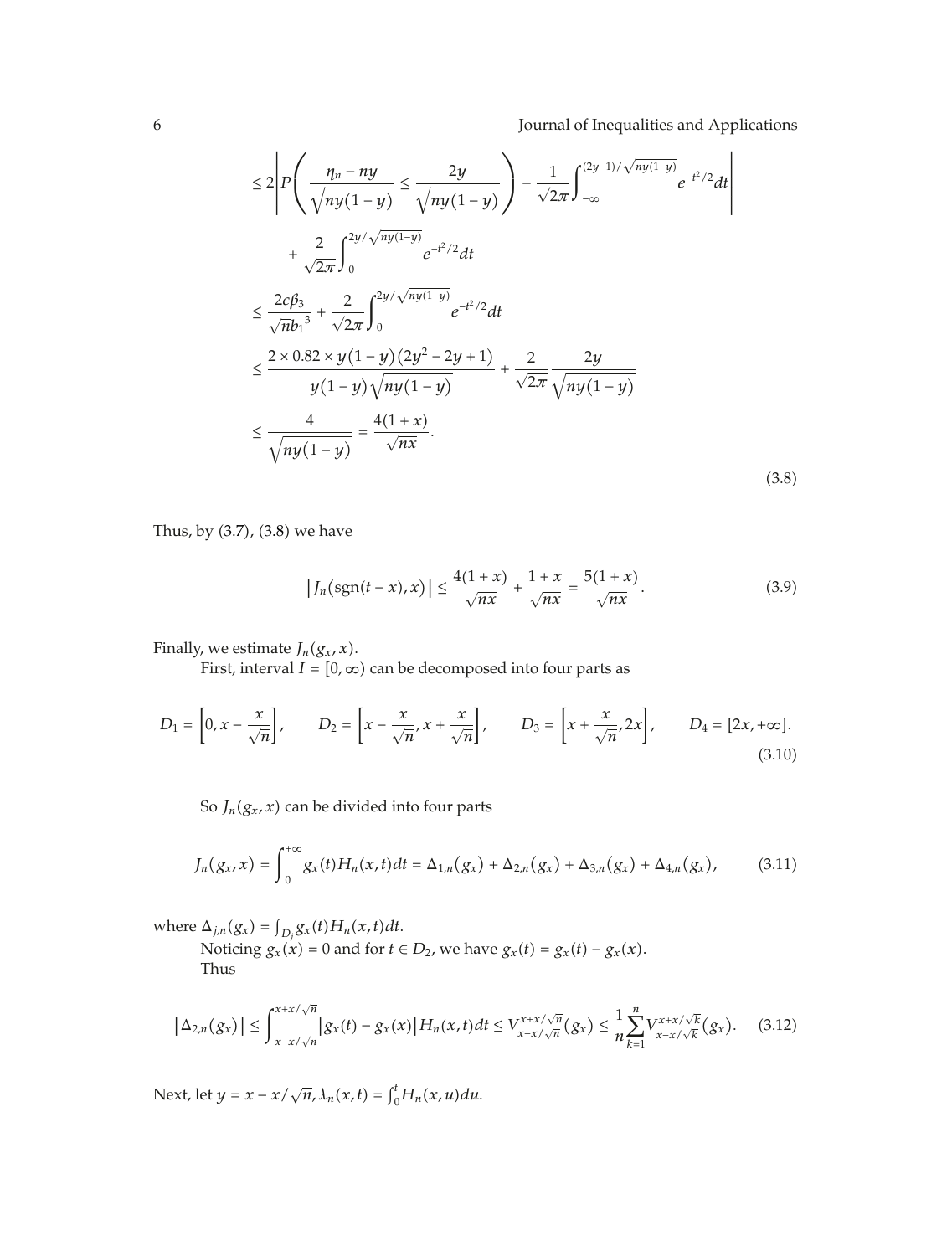I

Now, we recall the Lebesgue-Stieltjes integral representation, and by using partial Lebesgue-Stieltjes integration, we get

$$
\begin{aligned} \left| \Delta_{1,n}(g_x) \right| &= \left| \int_0^y g_x(t) d_t \lambda_n(x,t) \right| \\ &= \left| g_x(y) \lambda_n(x,y) - \int_0^y \lambda_n(x,t) d_t g_x(t) \right| \\ &= \left| (g_x(y) - g_x(x)) \lambda_n(x,y) - \int_0^y \lambda_n(x,t) d_t (g_x(t) - g_x(x)) \right| \\ &\le V_y^x(g_x) \lambda_n(x,y) + \int_0^y \lambda_n(x,t) d_t (-V_t^x(g_x)). \end{aligned} \tag{3.13}
$$

An application of (a) in Lemma 2.2 yields

$$
\left|\Delta_{1,n}(g_x)\right| \le V_y^x(g_x)\frac{2x(1+x)^2}{(x-y)^2(n+1)} + \frac{2x(1+x)^2}{(n+1)}\int_0^y \frac{1}{(x-t)^2}d_t(-V_t^x(g_x)).\tag{3.14}
$$

Furthermore, since

$$
\int_0^y \frac{1}{(x-t)^2} d_t(-V_t^x(g_x)) = \frac{-V_y^x(g_x)}{(x-y)^2} + \frac{V_0^x(g_x)}{x^2} + 2\int_0^y \frac{V_t^x(g_x)}{(x-t)^3} dt,
$$
\n(3.15)

we have

$$
|\Delta_{1,n}(g_x)| \le \frac{2x(1+x)^2}{n+1} \left[ \frac{V_0^x(g_x)}{x^2} + 2 \int_0^{x-x/\sqrt{n}} \frac{V_t^x(g_x)}{(x-t)^3} dt \right].
$$
 (3.16)

Putting *t* =  $x - x/\sqrt{u}$  in the last integral, we have

$$
2\int_0^{x-x/\sqrt{n}} \frac{V_t^x(g_x)}{(x-t)^3} dt = \frac{1}{x^2} \int_1^n V_{x-x/\sqrt{u}}^x(g_x) du \le \frac{1}{x^2} \sum_{k=1}^n V_{x-x/\sqrt{k}}^x(g_x).
$$
 (3.17)

It follows from  $(3.16)$  and  $(3.17)$  that

$$
\left|\Delta_{1,n}(g_x)\right| \leq \frac{2x(1+x)^2}{(n+1)x^2} \left(V_0^x(g_x) + \sum_{k=1}^n V_{x-x/\sqrt{k}}^x(g_x)\right) \leq \frac{4(1+x)^2}{(n+1)x} \sum_{k=1}^n V_{x-x/\sqrt{k}}^x(g_x). \tag{3.18}
$$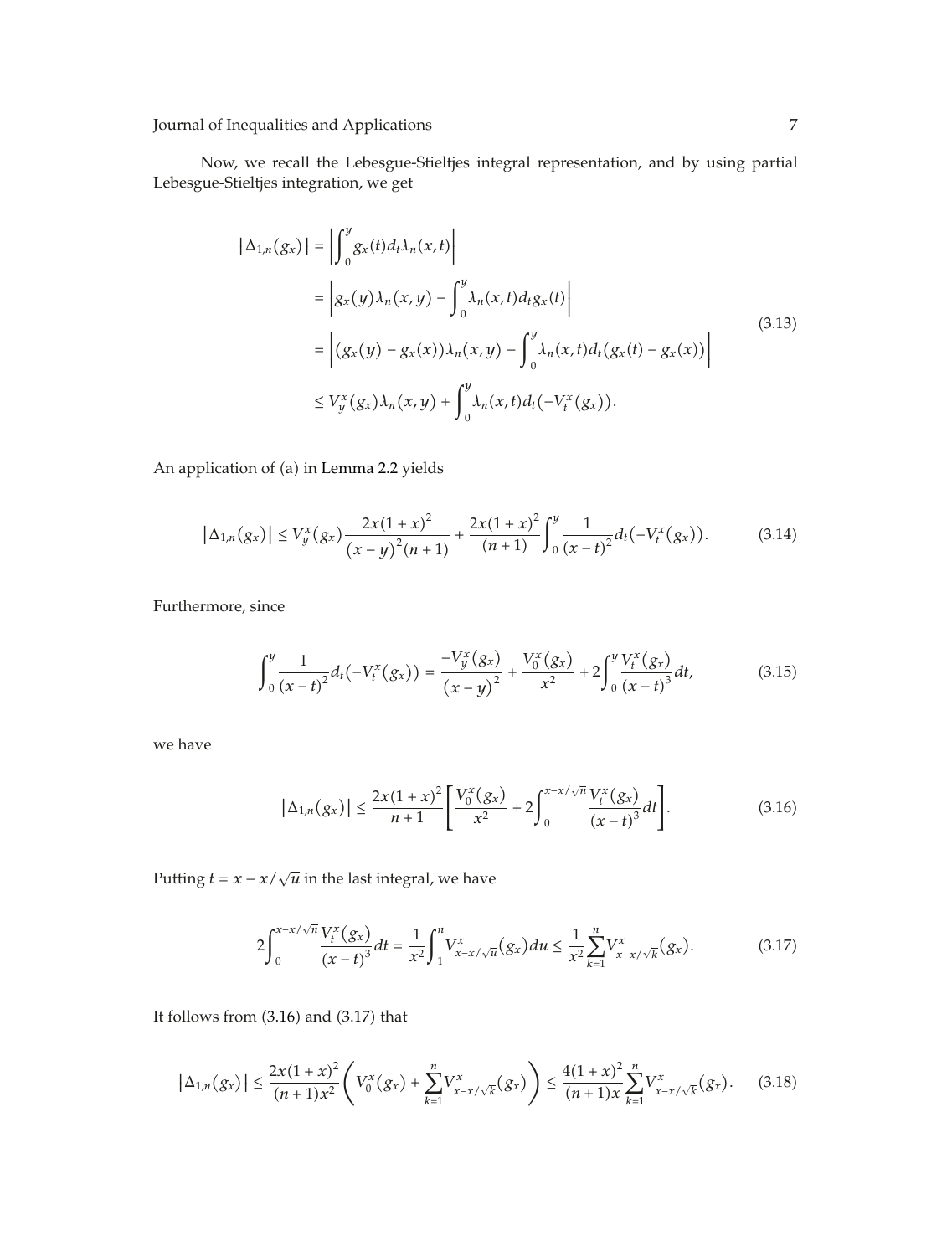By a similar method and using Lemma 2.2(b), we obtain

$$
|\Delta_{3,n}(g_x)| \le \frac{8(1+x)^2}{(n+1)x} \sum_{k=1}^n V_x^{x+x/\sqrt{k}}(g_x). \tag{3.19}
$$

Now, the remainder of our work is to estimate  $\Delta_{4,n}(g_x)$ .

For  $f(x)$  satisfying the growth condition  $f(t) = 0(t^r)$  for some positive integer *r* as  $t \rightarrow +\infty$ , we obviously have

$$
|\Delta_{4,n}(g_x)| \leq \sum_{k/(n+2-k)>2x} p_{n,k}\left(\frac{x}{1+x}\right) \frac{\int_{I_k} |g_x(t)| dt}{\int_{I_k} dt}.
$$
 (3.20)

Thus, for *n* sufficiently large, there exists a  $M > 0$ , such that the following inequalities hold:

$$
|\Delta_{4,n}(g_x)| \le M \sum_{k/(n+2-k)>2x} p_{n,k} \left(\frac{x}{1+x}\right) \frac{\int_{I_k} t^r dt}{\int_{I_k} dt}
$$
  
=  $M \sum_{k/(n+2-k)>2(y/(1-y))} p_{n,k}(y) \frac{\int_{I_k} t^r dt}{\int_{I_k} dt}$   
 $\le M \sum_{k/(n+2-k)>2(y/(1-y))} p_{n,k}(y) \left(\frac{k+1}{n+1-k}\right)^r,$  (3.21)

where  $y = x/(1 + x)$ . By the definition of the Stirling numbers  $S(r, s)$  of the second kind, we readily have

$$
a^{r} = \sum_{s=1}^{r} S(r, s) a(a-1) \cdots (a-s+1), \quad r \in \mathbb{N},
$$
 (3.22)

where the Stirling numbers  $S(r, s)$  satisfy

$$
S(n,0) = \begin{cases} 1 & (n = 0), \\ 0 & (n \in \mathbb{N}). \end{cases}
$$
 (3.23)

Thus we can write

$$
\sum_{k/(n+2-k)>2(y/(1-y))} \left(\frac{k+1}{n+1-k}\right)^r p_{n,k}(y) = \sum_{s=1}^r S(r,s)A_s,
$$
\n(3.24)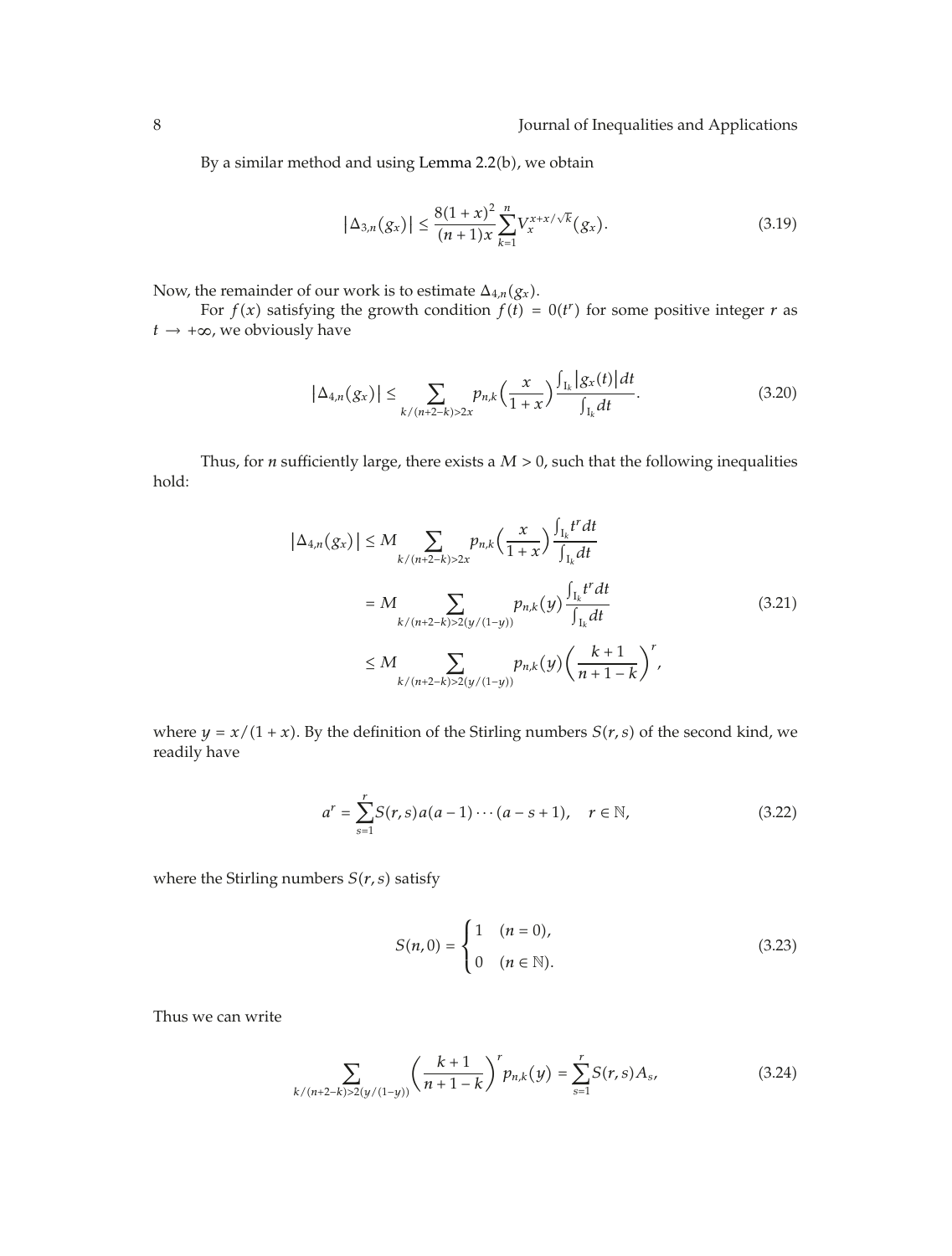where

$$
A_s = \sum_{k/(n+2-k)>2(y/(1-y))} \frac{(k+1)k\cdots(k-s+2)}{(n+1-k)^r} p_{n,k}(y)
$$
  
= 
$$
\sum_{k/(n+2-k)>2(y/(1-y))} \frac{1}{(n+1-k)^r} \cdot \frac{n!(k+1)}{(k-s+1)!(n-k)!} y^k (1-y)^{n-k}.
$$
 (3.25)

From  $k/(n+2-k) > 2x$ ,  $x/(1+x) = y$ , we can easily find  $k > (2n+4)y/(1+y)$ . For a fixed *x* > 0, when  $n > 2r + r/x$ , we have  $(k + 1)/(k + 1 - s) < 2$ . Thus there holds

$$
A_s \le 2 \sum_{k > (2n+4)y/(1+y)} \frac{1}{(n+1-k)^r} \cdot \frac{n!}{(k-s)!(n-k)!} y^k (1-y)^{n-k}.
$$
 (3.26)

Now using the similar method as that in the proof of Lemma  $4$  of  $[11]$ , we deduce that

$$
A_s \le \frac{24r!n!y^{s-1}(1+y)^{r-s+2}}{(n+r-s)!(n+r-s+2)}, \quad \text{for } n > 2r + \frac{r}{x}.\tag{3.27}
$$

From (3.21), (3.24), and (3.27), we obtain

$$
|\Delta_{4,n}(g_x)| \le M \sum_{k/(n+2-k) > 2(y/(1-y))} p_{n,k}(y) \left(\frac{k+1}{n+1-k}\right)^r
$$
  
=  $M \sum_{s=1}^r S(r,s) A_s = O\left(\frac{1}{n}\right).$  (3.28)

Finally, by combining  $(3.12)$ ,  $(3.18)$ ,  $(3.19)$ , and  $(3.28)$ , we deduce that

$$
\left|J_{n}(g_{x}(t),x)\right| \leq \left|\Delta_{1,n}(g_{x})\right| + \left|\Delta_{2,n}(g_{x})\right| + \left|\Delta_{3,n}(g_{x})\right| + \left|\Delta_{4,n}(g_{x})\right|
$$
  
\n
$$
\leq \frac{4(1+x)^{2}}{(n+1)x} \sum_{k=1}^{n} V_{x-x/\sqrt{k}}^{x} (g_{x}) + \frac{1}{n} V_{x-x/\sqrt{k}}^{x+x/\sqrt{k}} (g_{x}) + \frac{8(1+x)^{2}}{(n+1)x} \sum_{k=1}^{n} V_{x}^{x+x/\sqrt{k}} (g_{x}) + O\left(\frac{1}{n}\right)
$$
  
\n
$$
\leq \frac{1}{n} V_{x-x/\sqrt{k}}^{x+x/\sqrt{k}} (g_{x}) + \frac{8(1+x)^{2}}{(n+1)x} \sum_{k=1}^{n} V_{x-x/\sqrt{k}}^{x+x/\sqrt{k}} (g_{x}) + O\left(\frac{1}{n}\right)
$$
  
\n
$$
\leq \frac{9(1+x)^{2}}{nx} \sum_{k=1}^{n} V_{x-x/\sqrt{k}}^{x+x/\sqrt{k}} (g_{x}) + O\left(\frac{1}{n}\right).
$$
\n(3.29)

Theorem 1.1 now follows from  $(3.3)$ ,  $(3.9)$ , and  $(3.29)$ .